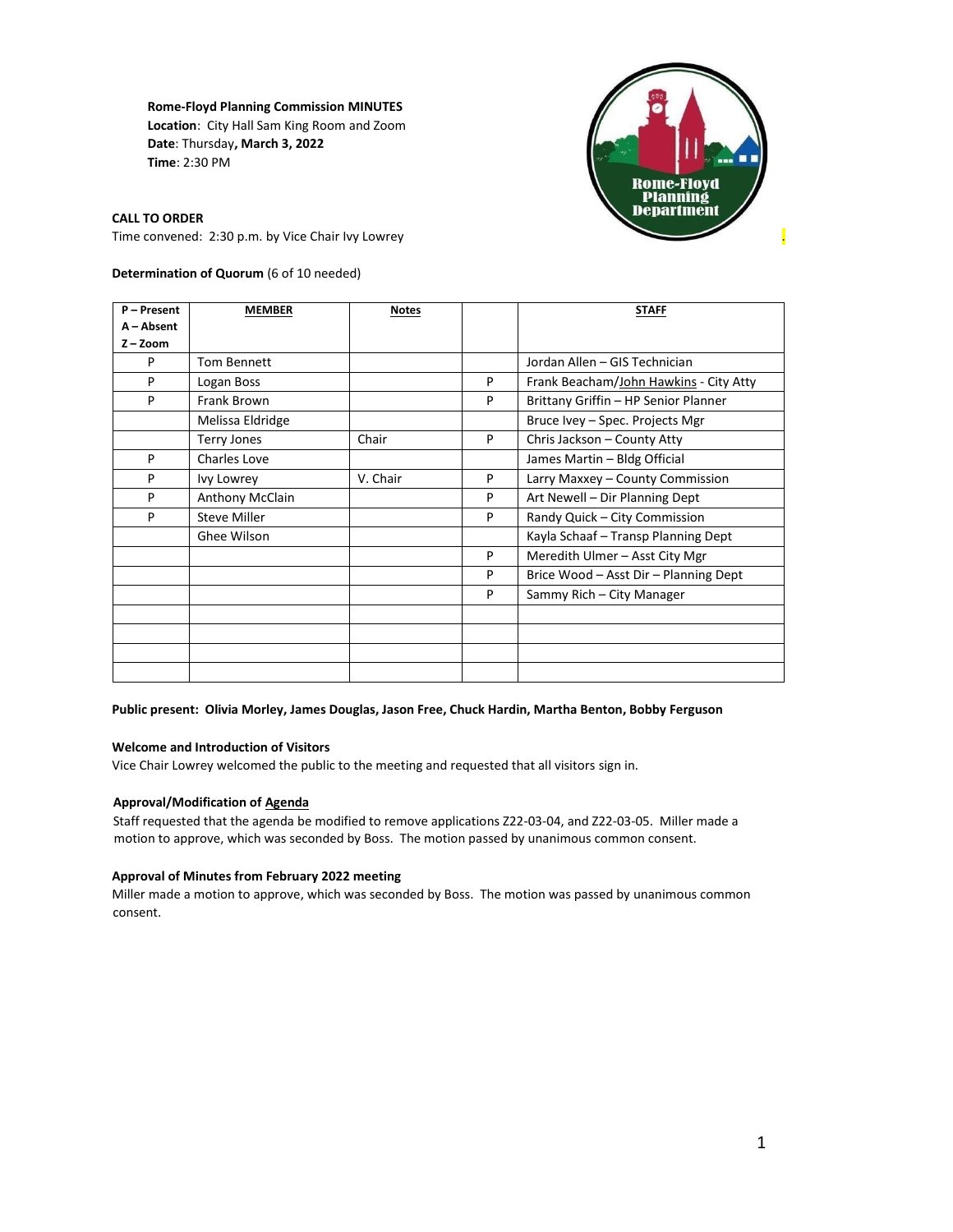#### **ULDC Text Amendment**

To allow for an administrative variance to allow for a variance to reduce the distance requirement between billboards. Assistant Director Wood presented the request and the staff recommendation of denial. Vice Chair Lowrey opened a public hearing. James Douglas was present to speak on behalf of the application stating that his companies' goal is to be able to offer more affordable advertising to small businesses through their digital billboards. There was no one present to speak in opposition. Vice Chair Lowrey closed the public hearing and opened the floor for questions and/or comments from the commission members.

|    | <b>MEMBER</b>    | <b>MEMBER</b> | <b>MEMBER</b>          |
|----|------------------|---------------|------------------------|
|    | M - Motion       | $S - Second$  | $AB - Abstractained$   |
|    | Tom Bennett      | Terry Jones   | <b>Anthony McClain</b> |
| М  | Logan Boss       | Charles Love  | Steve Miller           |
|    | Frank Brown      | Ivy Lowrey    | Ghee Wilson            |
| AB | Melissa Eldridge |               |                        |

Miller made a motion to deny, which was seconded by Brown. The motion passed by a vote of 5-1, with Eldridge abstaining.

#### **CITY OF ROME REZONING & SPECIAL USE PERMIT APPLICATIONS:**

#### **SUP22-03-03**

For property at **202 E. 4th Ave,** Floyd County Tax Parcel J14C200, Applicant/owner Bella Vista of Rome LLC/Jason Free requests a special use permit for a multi-family residential building on a property zoned Low Density Traditional Residential.

Assistant Director Wood presented the application and the staff recommendation of approval. Vice Chair Lowrey opened the public hearing. Jason Free was present to speak on behalf of the application stating that he has renovated the building and plans to turn the former apartments in condos for sale. There was no one present to speak in opposition. Vice Chair Lowrey closed the public hearing and opened the floor for questions and/or comments from the commission members.

Miller questioned whether the building had been brought up to code. Free explained how much work and money went into bringing the building up to code.

|   | <b>MEMBER</b>    | <b>MEMBER</b>     | <b>MEMBER</b>          |
|---|------------------|-------------------|------------------------|
|   | M - Motion       | $S - Second$      | $AB - Abstract$        |
|   | Tom Bennett      | Terry Jones       | <b>Anthony McClain</b> |
| М | Logan Boss       | Charles Love      | <b>Steve Miller</b>    |
|   | Frank Brown      | <b>Ivy Lowrey</b> | Ghee Wilson            |
|   | Melissa Eldridge |                   |                        |

Boss made a motion to approve, which was seconded by Love. The motion passed 7-0.

#### **Z22-03-06 07 (Ad shows "06")**

For property at **44 Carter Ave**, Floyd County Tax Parcel I13Z199A, Applicant/owner Mathis & Mathis Holding Co LLC/Mike Mathis & Southern Engineering & Surveying Inc. requests rezoning from Community-Commercial to Multi-Family Residential.

Assistant Director Wood presented the application and the staff recommendation of approval. Vice Chair Lowrey opened the public hearing. Chuck Hardin was present to speak on behalf of the application. There was no one present to speak in opposition. Vice Chair Lowrey closed the public hearing and opened the floor for questions and/or comments from the commission members.

Miller questioned which street the proposed develop would front on. Hardin confirmed that the development would be accessible from North 2<sup>nd</sup> Avenue and from the existing drive aisle that services Dos Bros and True Value. Love questioned whether the proposed units would be rentals or owner occupied. Hardin stated that the units would be rentals.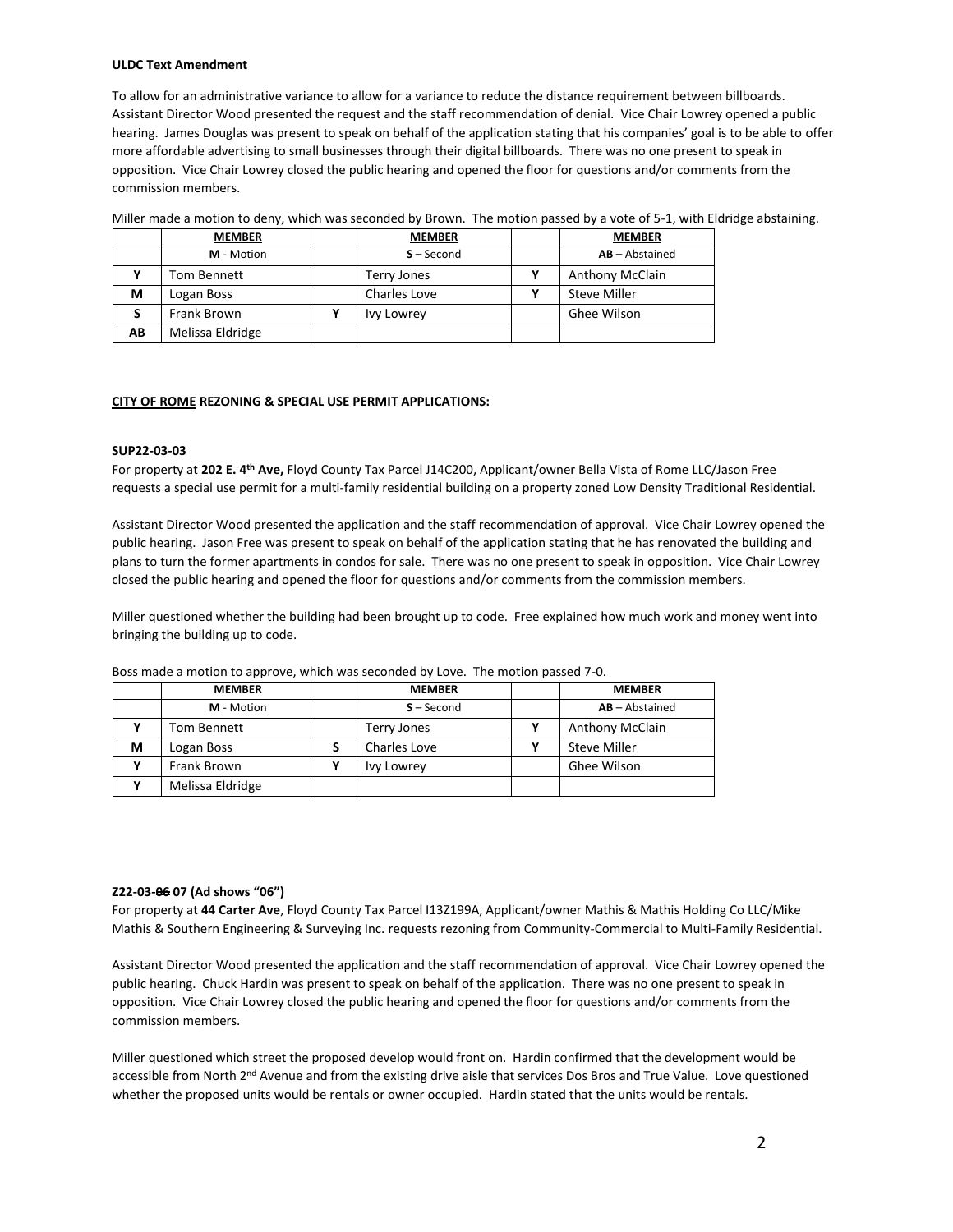Miller made a motion to approve, which was seconded by Brown. The motion passed 7-0.

| <b>MEMBER</b>    | <b>MEMBER</b> |   | <b>MEMBER</b>        |
|------------------|---------------|---|----------------------|
| M - Motion       | $S - Second$  |   | $AB - Abstractained$ |
| Tom Bennett      | Terry Jones   |   | Anthony McClain      |
| Logan Boss       | Charles Love  | м | <b>Steve Miller</b>  |
| Frank Brown      | Ivy Lowrey    |   | Ghee Wilson          |
| Melissa Eldridge |               |   |                      |

#### **FLOYD COUNTY REZONING & SPECIAL USE PERMIT APPLICATIONS**

#### **Z22-03-02**

For property at **0 Alabama Highway**, Floyd County Tax Parcels F13Y148, F13Y149, F13Y150, Applicant/owner Martha Benton requests rezoning from Suburban-Residential to Community-Commercial.

Assistant Director Wood presented the application and the staff recommendation of approval. Vice Chair Lowrey opened the public hearing. Martha Benton Was present to speak on behalf of the application. There was no one present to speak in opposition. Vice Chair Lowrey closed the public hearing and opened the floor for questions and/or comments from the commission members.

Miller questioned whether the business would remain open. Benton confirmed that she is retiring and had sold the business to a new owner. Multiple comments were made by the various members about the delicious food served at the business and how it was the only great place to eat in Coosa.

|  | <b>MEMBER</b>    |   | <b>MEMBER</b> |  | <b>MEMBER</b>          |  |
|--|------------------|---|---------------|--|------------------------|--|
|  | M - Motion       |   | $S - Second$  |  | $AB - Abstractained$   |  |
|  | Tom Bennett      |   | Terry Jones   |  | <b>Anthony McClain</b> |  |
|  | Logan Boss       | м | Charles Love  |  | <b>Steve Miller</b>    |  |
|  | Frank Brown      |   | Ivy Lowrey    |  | Ghee Wilson            |  |
|  | Melissa Eldridge |   |               |  |                        |  |

Love made a motion to approve, which was seconded by Bennett. The motion passed 7-0.

## **Z22-03-06**

For property at **45 Battle Farm Road**, the property split from Floyd County Tax Parcel J10Y110 as shown on the plat, Applicant/owner Bobby Ferguson requests rezoning from Suburban-Residential to Agricultural-Residential.

Assistant Director Wood presented the application and the staff recommendation of approval with conditions (see the staff report). Vice Chair Lowrey opened the public hearing. Bobby Ferguson was present to speak on behalf of the application. There was no one present to speak in opposition. Vice Chair Lowrey closed the public hearing and opened the floor for questions and/or comments from the commission members.

Boss questioned staff about whether the conditions would stay with the land even if the ownership changes. Asst. Director Wood confirmed that they do apply regardless of the owner. Miller asked for clarification on the conditions. Vice Chair Lowrey asked about the proposed quantity of livestock. Ferguson explained that it would be a few cows, chickens, goats and horses.

| <b>MEMBER</b>    | <b>MEMBER</b> |   | <b>MEMBER</b>          |
|------------------|---------------|---|------------------------|
| M - Motion       | $S - Second$  |   | $AB - Abstractained$   |
| Tom Bennett      | Terry Jones   |   | <b>Anthony McClain</b> |
| Logan Boss       | Charles Love  | М | <b>Steve Miller</b>    |
| Frank Brown      | Ivy Lowrey    |   | Ghee Wilson            |
| Melissa Eldridge |               |   |                        |

Miller made a motion to approve, which was seconded by Boss. The motion passed 7-0.